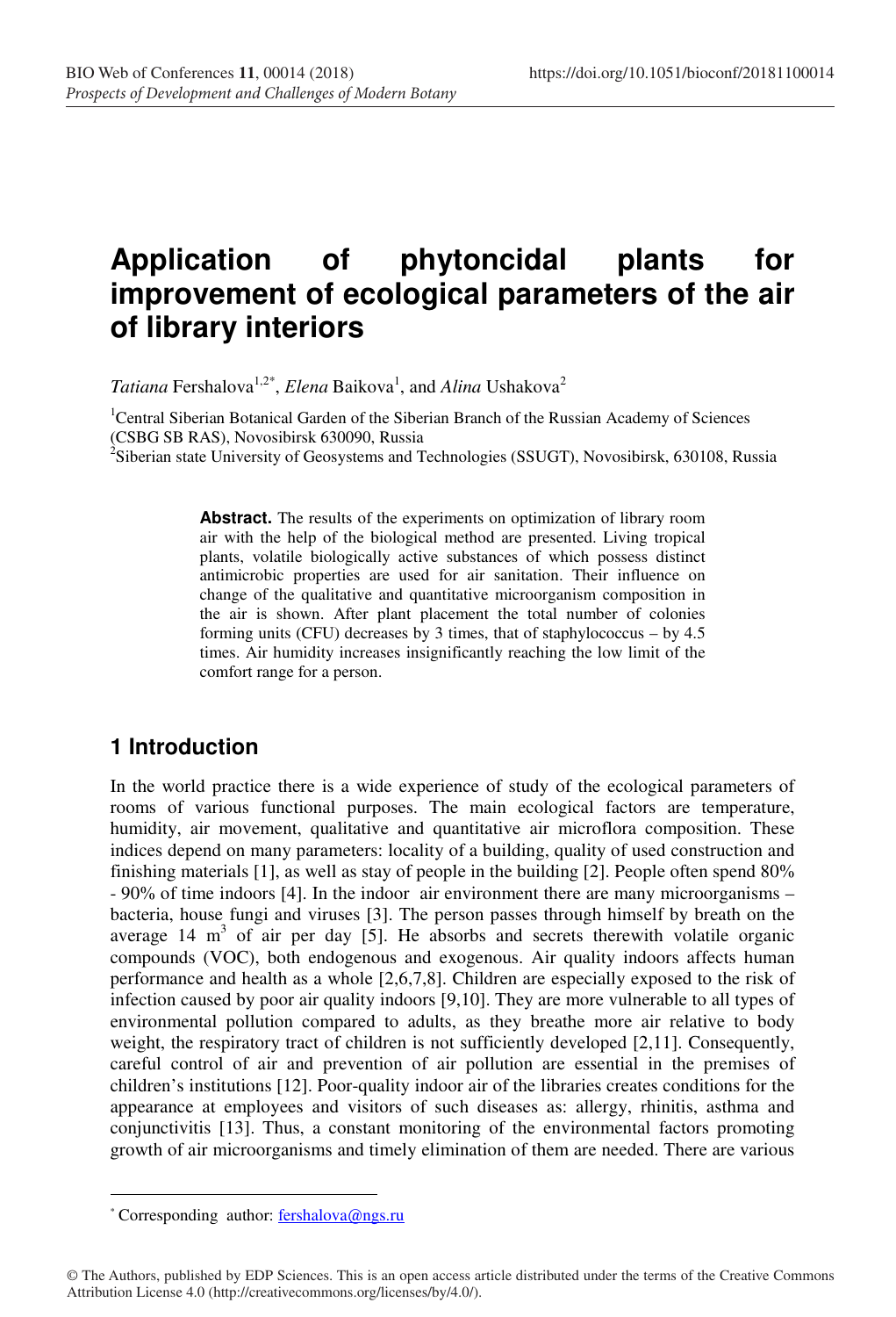ways of cleaning indoor air. Usually recommendations on the improvement of air are reduced to airing of rooms and sanitary processing. The aim of our work is optimization of the air environment of library interiors with the help of ecological phytodesign method developed on the base of Central Siberian Botanical Garden (CSBG SB RAS) [14]. This method is ecologically safe, extremely economical and aesthetic. The essence is to use plants with distinct antimicrobic and gas-absorbing properties to reduce microbic and chemical air pollution.

#### **2 Material and methods**

The experiment was conducted in the building of the city library where educational activities with participation of children were carried out regularly. Two rooms similar in volume (195m<sup>3)</sup>, air temperature (+ 25  $C^0$ ), air humidity (20%) and illumination (500-2000 lx) were chosen. The windows faced the north-west. The experiment was conducted in the first room – hall of children's literature, the second room – literature issue hall was control. Air samples were taken in triplicate in five points for three days. The total microbic number of CFU, including *Staphylococcus* and *moldy mushrooms* in 1 m<sup>3</sup> of air (CFU/m<sup>3</sup>) was counted. When making experiments, the air samples were taken before classes (20 children at  $10-12$  years old, duration of a class  $-30$  min) and after them in both halls - with plants (experiment) and without them (control). Air intake was performed by the aspiration method based on the forced deposition of microorganisms on the surface of a dense nutrient medium. With the help of the sampling device (SD-1B) were pumped 100 l of air which fell on the surface of Petri dishes with meat-peptone agar (MPA). The samples were selected at the height of 1,5–1,8 m from the floor – at the level of human breathing. Cultivation of microorganisms was carried out in the thermostat at  $+37C^0$  for 2 days. Microclimatic parameters - temperature, air humidity and illumination were measured by the combined device "ТКА-PК" (UF). A phytomodule containing plants grown in the green houses of CSBG SB RAS and adapted to the interior conditions was set in the experimental room. The assortment of plants was selected according to techniques of ecological phytodesign [7]: *Begonia* «Loospe», *B.* «Loospe – tu», *B.* «Nigramarga», *B.* «November Frost», *B.*  «Major», *B*. «Nigramarga», *B.* «Orange County», *B. carolinifolia* Reg., *B.* x *erytrophylla* Neumann, *B. heracleifolia* Cham. et Schlecht., *Nephrolepis exaltata* (L.) Schott «Fluffy Ruffles», *Rhoeo discolor* (L'Her.) Hance), *Ruellia caroliniensis* (J.F.Gmel.) Steud.), *Pelargonium peltatum* (L.) L'Her. ex Ait., *Spathiphyllum wallisii* Reg., *Ficus Binnendijkii* Miq «Alii», *F. retusa* L., *Chlorophytum amaniense* Engl. «Green Orange», Ch. *comosum*  (Thunb.) Jacques «Bonnie», *Ch. comosum* «Variegatum», *Schefflera octophylla* (Lour.), *Epipremnum aureum* (Linden & André) G.S.Bunting, «N'Joy». Calculation of the area of leaf surface of the phytomodule plants was made by the program "Siams photolab", the results were treated by "Microsoft Office Excel".

### **3 Results**

In the course of the eхperiment air samples were taken in the rooms and the analysis of microorganisms grown on the nutrient medium was performed. The area of the leaf surface of plants required for getting sanitation effect was calculated. The optimal leaf area was  $1,5-3$  m<sup>2</sup> per 100  $\text{m}^3$  of air [7]. The leaf area in plants of the phytomodule amounted to 6,2  $\text{m}^2$ .

On the first day of the experiment, air composition in the control and experimental rooms was practically the same (Fig.1, sample I). Twenty four hours later  $CFU/m<sup>3</sup>$  in the room with the phytomodule decreased by three times (Fig.1, sample II). Forty eight hours later the difference in  $CFU/m<sup>3</sup>$  between the experiment and the control remained unchanged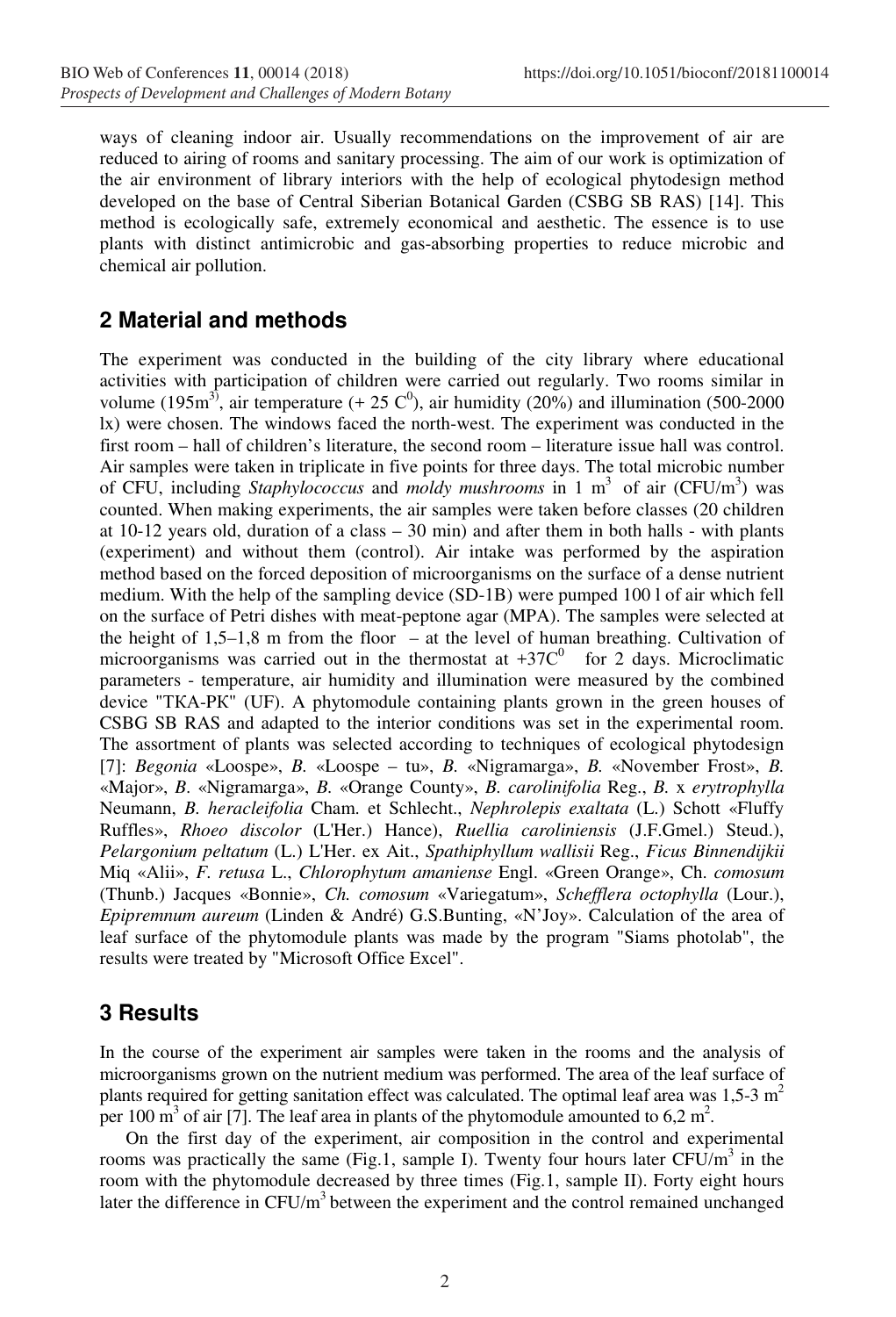(Fig.1 sample III). Presence of children for 30 minutes increased significantly the quantity of microorganisms in the room air (Fig. 1, control), however, placement of plants allowed to decrease essentially  $CFU/m^3$  in a day.



**Fig. 1.** Effect of plants on quantitative composition of air microflora in the room.

Figure 2 shows that the ratio of conditional-pathogenic microorganism microflora to constant one changed in the course of the experiment. In the control room *Staphylococcus*  was more on 14% than in the room with plants.





It was revealed that air humidity in the library was lowered. Relative air humidity in the hall of children's literature before installation of the phytomodule was 21,6%. Forty eight hours after placement of plants air humidity amounted to 30,2% (Fig. 3).

### **4 Discussion**

The ecological status of the room air environment is made up from quantitative and qualitative indicators: total number of microorganisms and ratio of conditional-pathogenic microflora to constant one. The microorganisms moving freely in the air belong to the constant microflora (*Micrococcus, Bacillus, Sarcina*) and the conditional-pathogenic one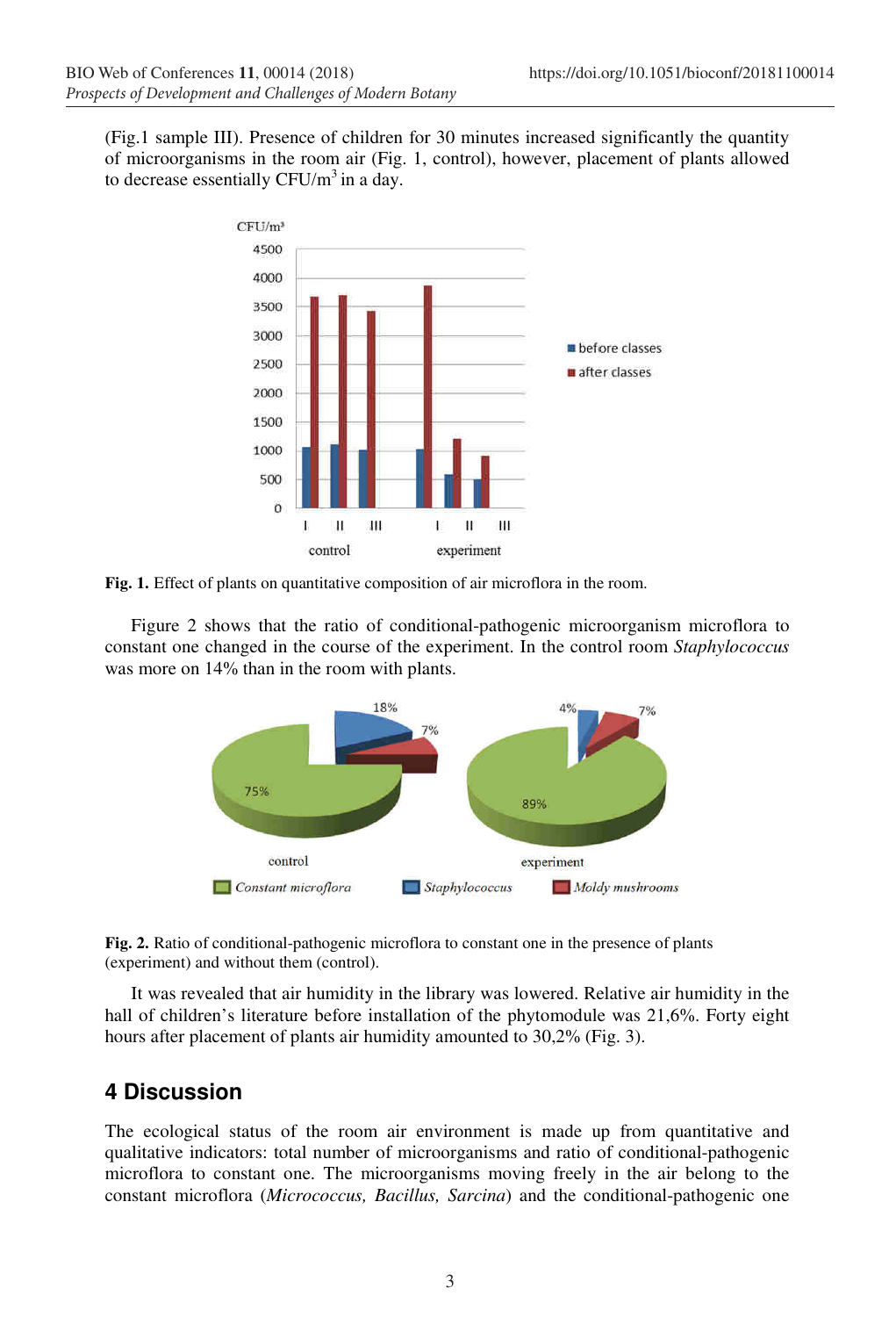*(Staphylococcus*, *moldy mushrooms).* Sanitary-hygienic state of a premise is characterized by the total number of all microorganisms in 1  $m<sup>3</sup>$  of air - CFU/ $m<sup>3</sup>$ .



**Fig. 3.** Change in air humidity in the room after installation of the phytomodule.

In our experiment (control room) microorganism concentrations were in the range from 3435 to 3709 CFU/m<sup>3</sup>, which exceeded sanitary-hygienic standards (2000 CFU/m<sup>3</sup>). But those indicators were not the most high. For instance, J. M. Daisey noted that in the course of experiments carried out in schools and kindergartens were found concentrations of vital bacteria in the range from 7 CFU/m<sup>3</sup> to 19500 CFU/m<sup>3</sup> [15]. Microorganism concentrations in the university library were significantly lower and varied from 367 to 2595 CFU/ $m<sup>3</sup>$  [5]. According to literature the number of bacteria in the room air environment increases due to presence of children [2]. We explain such an effect by the fact that adults are more static compared to children who often wave their hands, turn their heads, get up from their seats even during the classes. Such movements create chaotic flows of air currents in which there are different microorganisms. In the absence of air movement microorganisms gradually settle on the floor, and they are far less detectable at the level of breath of a person.

In the premises with library stock the main indicator of environmental well-being is quantity of *moldy mushrooms* colonies per 1m<sup>3</sup> of air as these microorganisms influence safety of books. The condition of air is considered satisfactory if quantity of *moldy mushrooms* per  $1 \text{ m}^3$  does not exceed 300–500 (CFU/m<sup>3</sup>) [13, 16]. However, we have paid attention not only to quantity of *moldy mushrooms*, but also to presence of *Staphylococcus*  in the air*.* These microorganisms do not influence safety of library collection, but are a source of various diseases of the person [17, 18, 19]. It was shown in our experiment that in the air of library rooms *Staphylococcus* was more than *moldy mushrooms*. Such data are confirmed by other authors. A. Fox, & R. M. T Rosario noted that concentration of grampositive bacteria, to which *Staphylococcus* belongs, was usually higher than concentration of gram-negative bacteria [20, 21]. *Staphylococcus,* as a rule, gets to air from the mucosa of the respiratory tracts [18], but it may be on the surface of low-quality sanitary equipment [22] and even on the floor [21].

The results of our experiment show that application of ecological phytodesign method allows to improve air quality in premises of library. Thus, in a day after installation of phytomodules, value of CFU/ $m<sup>3</sup>$  decreased significantly, air humidity reached 30.2% – the lower limit of the comfort range for a person (30% - 60%). However, such air humidity is still below the norm recommended for storage of books and documents – 45-55%. Each of premises has its own specifics, which should be taken into account when using the ecological phytodesign method. [14, 19, 22].